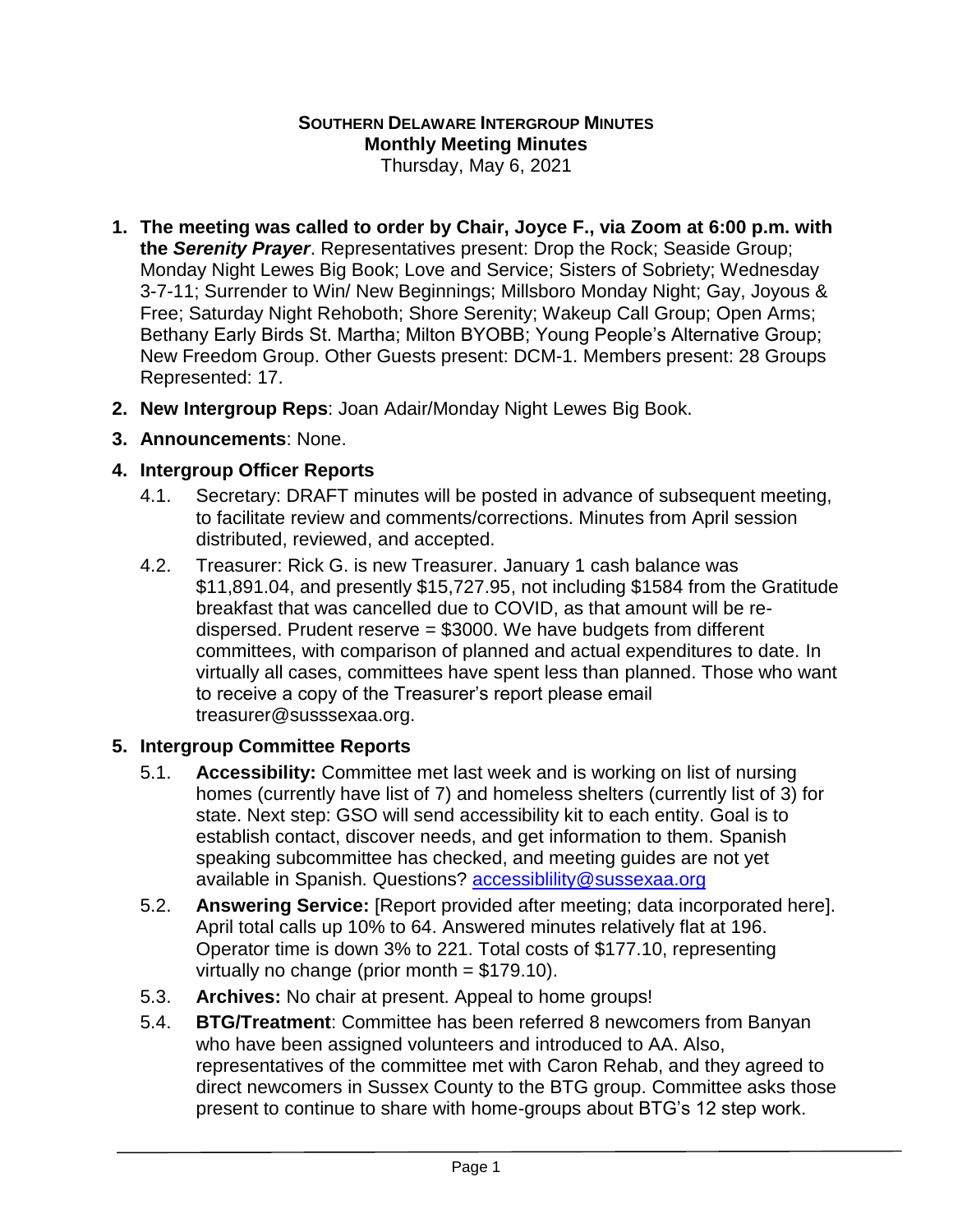Currently BTG has 35 volunteers willing to work with program participants and seeking additional names. For more information and volunteer forms, contact [btg@sussexaa.org.](mailto:btg@sussexaa.org)

- 5.5. **Corrections**: No representative; need new chair.
- 5.6. **Crest**: Still closed. Committee has sent back issues of Grapevine.
- 5.7. **CPC**: Paul, CPC chair, reports CPC is taking meetings into Banyan and participation is growing. Committee maintains a list of volunteers. May and June have home groups who will take lead role, looking for volunteer homegroups for July and beyond. Volunteers or questions: [cpc@sussexaa.org.](mailto:cpc@sussexaa.org)
- 5.8. **Liaison Area 12**: Area 12 Liaison not present. Kirk S., DCM for District One, explains link between GSRs in district and the Area. GSRs come to monthly meeting of District, and DCM then goes to Area meetings and assemblies, to pass along information, needs, concerns, and other items that have come up. Need people for service: Secretary, alternate DCM.
- 5.9. **Literature**: Need new chair. Current inventory being held by Stacey S., and she can fill needs while we look for official chair. For all requests contact [literature@sussexaa.org.](mailto:literature@sussexaa.org.)
- 5.10. **PI**: Co-chair Stacey reports completion of spreadsheet of all locations of literature, including institutions such as DMVs, etc. Soliciting volunteers who will distribute these materials (pamphlets and literature racks). Discussion of how to distribute this spreadsheet, with one idea to create a distribution list or possibly to post on web. Questions and comments: [pi@sussexaa.org.](mailto:pi@sussexaa.org)
- 5.11. **Special Events**: September 18 Bash at the Beach is proceeding on track. Tickets will be available online in June.
- 5.12. **Website/Tech Committee**: Still seeing lots of use of webpage with over 2000 unique visitors and over 6000 visits. Primary challenge is keeping list of meetings up to date, and committee chair appealed to group to confirm status of suspended meetings. Committee will be having a Zoom tutorial for volunteers who will help keep meetings up to date.
- **6. Old Business**: None.
- **7. New Business**: None.
- **8. Close**: Meeting Adjourned at 6:49 p.m. with recital of *Responsibility Declaration.*

Next Scheduled Meeting: **Thursday, May 6, 2021 at 6 p.m.**

Minutes respectfully submitted by Allison R., SDI Secretary Southern Delaware Intergroup of Alcoholics Anonymous P. O. Box 1080, Millsboro, DE 19966 www.sussexaa.org